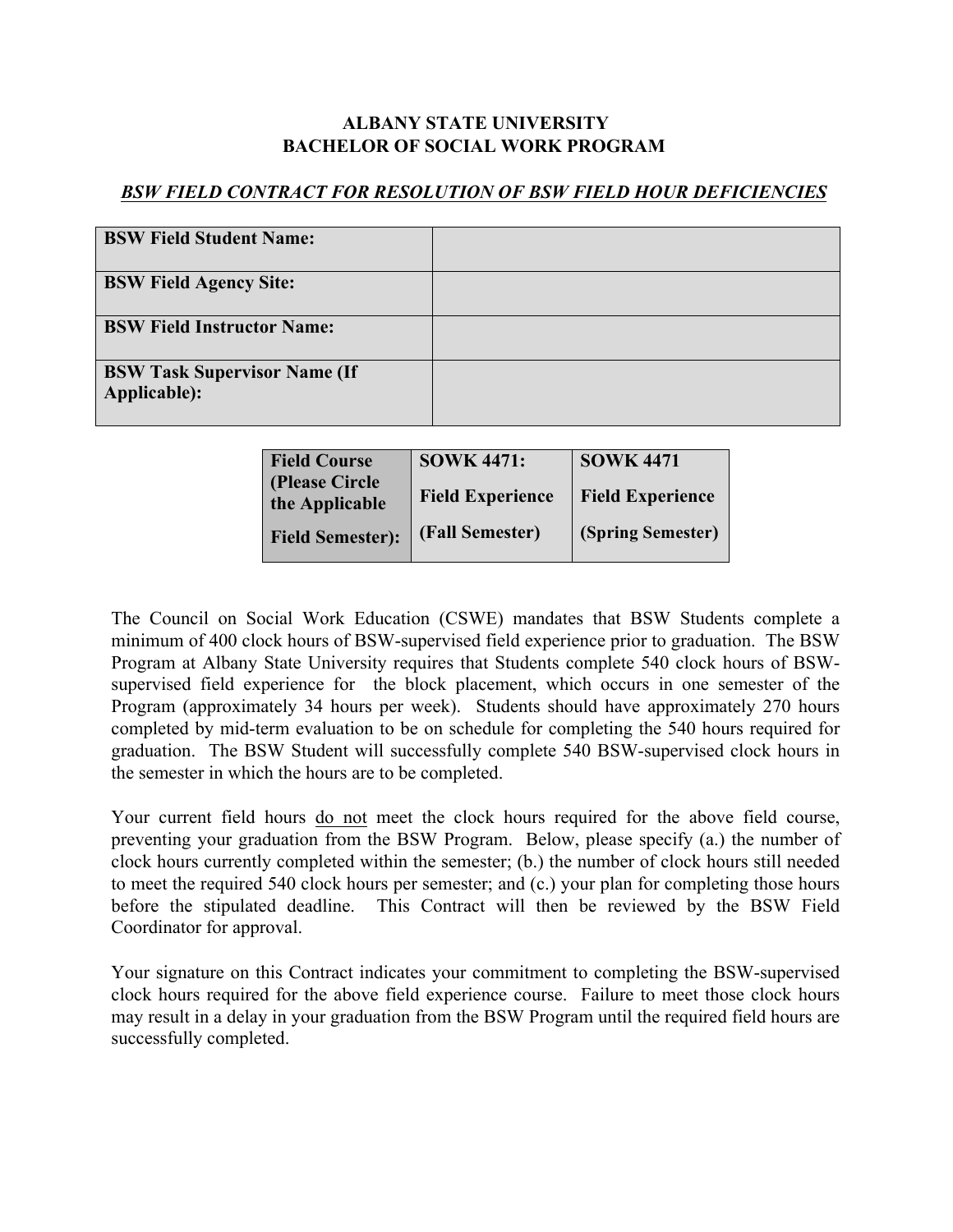|                                                                                                                                          |               |         |                                  | <b>Calculation of Field Hours</b> |       |        |                 |                                               |
|------------------------------------------------------------------------------------------------------------------------------------------|---------------|---------|----------------------------------|-----------------------------------|-------|--------|-----------------|-----------------------------------------------|
| <b>BSW-Supervised Clock Hours Required for The</b><br><b>Semester in the Field Placement:</b>                                            |               | 540     |                                  |                                   |       |        |                 |                                               |
| <b>BSW-Supervised</b><br><b>Clock</b><br><b>Hours</b><br>Currently<br><b>Completed in the Field Placement:</b>                           |               |         |                                  |                                   |       |        |                 |                                               |
| BSW-Supervised Clock Hours Remaining to                                                                                                  |               |         |                                  |                                   |       |        |                 |                                               |
| Meet the 540 Requirement for the Semester:<br>Time Requirement for Completing Remaining<br><b>Field Hours for this Semester of Field</b> |               |         | <b>Beginning Date:</b>           |                                   |       |        |                 |                                               |
|                                                                                                                                          |               |         | Completion<br><b>Date</b><br>By: |                                   |       |        |                 |                                               |
| <b>Sunday</b>                                                                                                                            | <b>Monday</b> | Tuesday | Wednesday                        | <b>Thursday</b>                   |       | Friday | <b>Saturday</b> | <b>TOTAL</b><br><b>WEEKLY</b><br><b>HOURS</b> |
| hours                                                                                                                                    | hours         | hours   | hours                            | hours                             | hours |        | hours           |                                               |
| hours                                                                                                                                    | hours         | hours   | hours                            | hours                             | hours |        | hours           |                                               |
| hours                                                                                                                                    | hours         | hours   | hours                            | hours                             | hours |        | hours           |                                               |
| hours                                                                                                                                    | hours         | hours   | hours                            | hours                             | hours |        | hours           |                                               |
| hours                                                                                                                                    | hours         | hours   | hours                            | hours                             | hours |        | hours           |                                               |
| hours                                                                                                                                    | hours         | hours   | hours                            | hours                             | hours |        | hours           |                                               |
| hours                                                                                                                                    | hours         | hours   | hours                            | hours                             | hours |        | hours           |                                               |
| hours                                                                                                                                    | hours         | hours   | hours                            | hours                             | hours |        | hours           |                                               |
| hours                                                                                                                                    | hours         | hours   | hours                            | hours                             |       | hours  | hours           |                                               |
| hours                                                                                                                                    | hours         | hours   | hours                            | hours                             | hours |        | hours           |                                               |
| <b>TOTAL BSW-SUPERVISED FIELD HOURS:</b>                                                                                                 |               |         |                                  |                                   |       |        |                 |                                               |